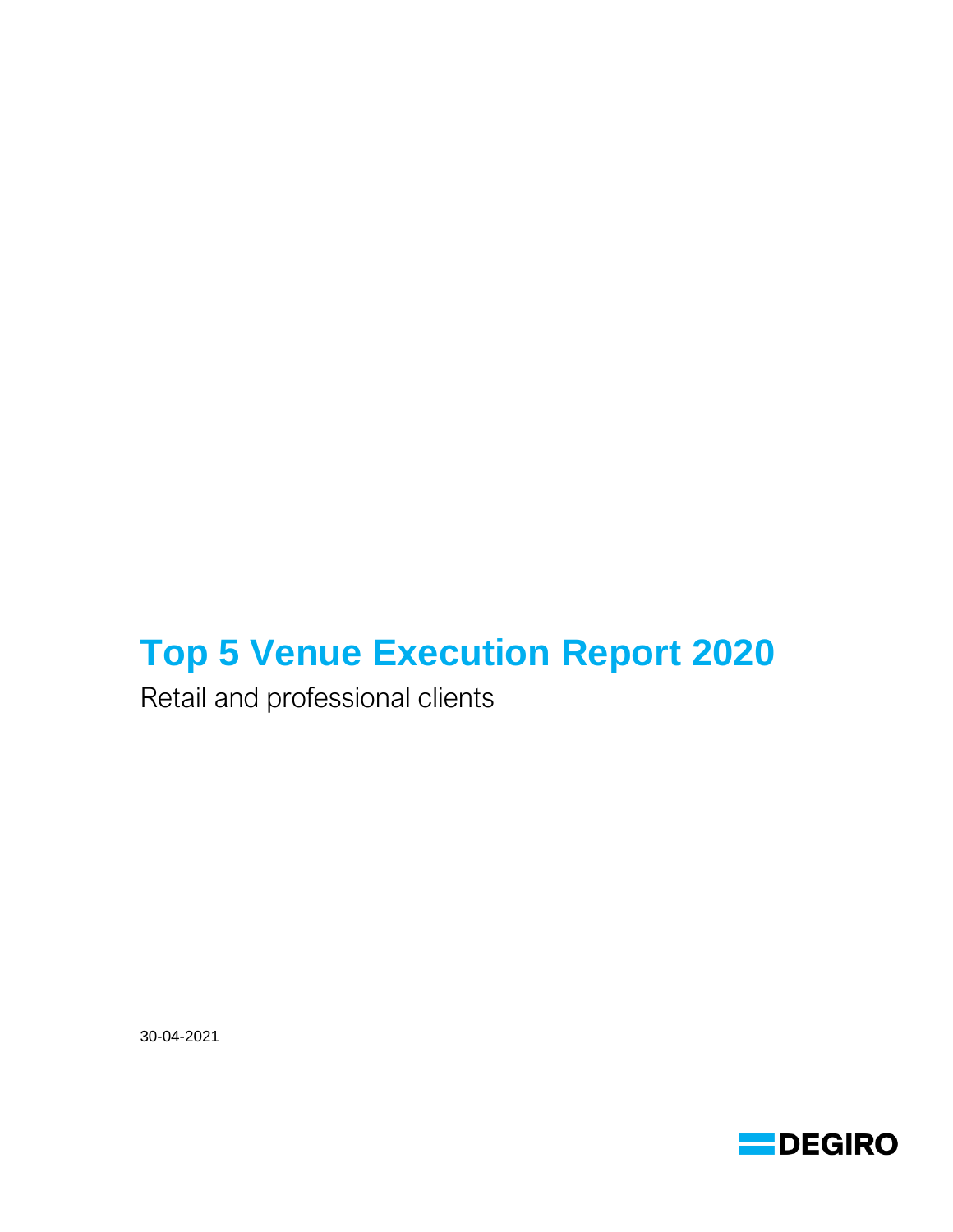# Contents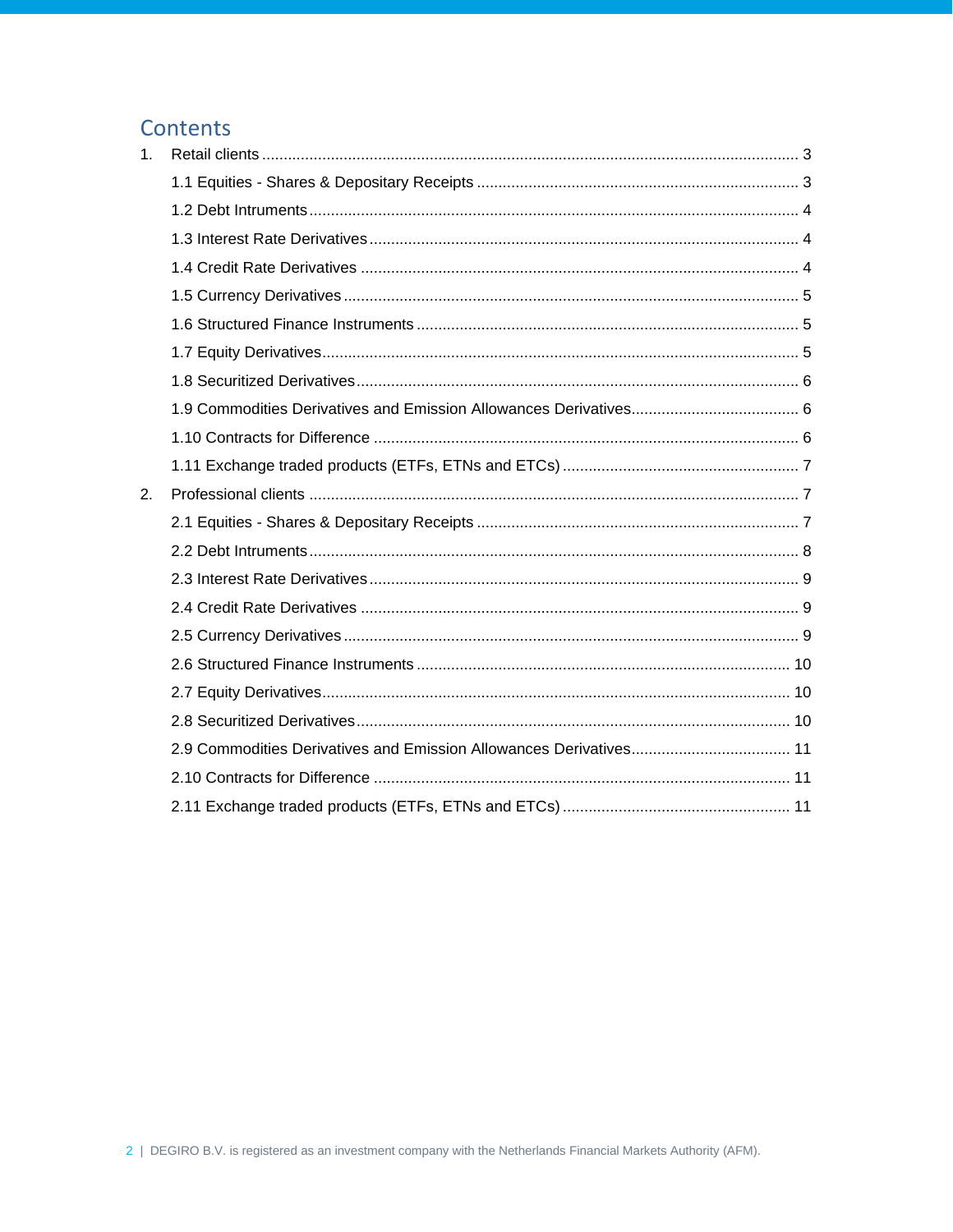# <span id="page-2-0"></span>**1. Retail clients**

# <span id="page-2-1"></span>**1.1 Equities - Shares & Depositary Receipts**

| Class of Instrument:                                                                     | Tick size liquidity bands<br>$5$ and $6$                                 |                                                                                   |                                 |                                       |                                     |
|------------------------------------------------------------------------------------------|--------------------------------------------------------------------------|-----------------------------------------------------------------------------------|---------------------------------|---------------------------------------|-------------------------------------|
| Notification if <1 average<br>trade per business day in<br>the previous year             | N                                                                        |                                                                                   |                                 |                                       |                                     |
| Top five execution venues<br>ranked in terms of trading<br>volumes (descending<br>order) | Proportion of volume<br>traded as a percentage<br>of total in that class | Proportion of<br>orders<br>executed as<br>percentage of<br>total in that<br>class | Percentage of<br>passive orders | Percentage<br>of aggressive<br>orders | Percentage<br>of directed<br>orders |
| Euronext Amsterdam                                                                       | 37,12%                                                                   | 20,08%                                                                            | 66%                             | 34%                                   | 0%                                  |
| Xetra                                                                                    | 35,04%                                                                   | 28,97%                                                                            | 56%                             | 44%                                   | 0%                                  |
| <b>Euronext Paris</b>                                                                    | 21,95%                                                                   | 42.91%                                                                            | 63%                             | 37%                                   | 0%                                  |
| <b>Euronext Brussels</b>                                                                 | 0,30%                                                                    | 0.55%                                                                             | 74%                             | 26%                                   | 0%                                  |
| <b>Borse Frankfurt</b>                                                                   | 5.60%                                                                    | 7,48%                                                                             | 54%                             | 46%                                   | $0\%$                               |

| Class of Instrument:                                                                     | Tick size liquidity bands<br>$3$ and $4$                                 |                                                                                   |                                 |                                       |                                     |
|------------------------------------------------------------------------------------------|--------------------------------------------------------------------------|-----------------------------------------------------------------------------------|---------------------------------|---------------------------------------|-------------------------------------|
| Notification if <1 average<br>trade per business day in<br>the previous year             | N                                                                        |                                                                                   |                                 |                                       |                                     |
| Top five execution venues<br>ranked in terms of trading<br>volumes (descending<br>order) | Proportion of volume<br>traded as a percentage<br>of total in that class | Proportion of<br>orders<br>executed as<br>percentage of<br>total in that<br>class | Percentage of<br>passive orders | Percentage<br>of aggressive<br>orders | Percentage<br>of directed<br>orders |
| Euronext Amsterdam                                                                       | 26,62%                                                                   | 13,99%                                                                            | 71%                             | 29%                                   | 0%                                  |
| Xetra                                                                                    | 22,93%                                                                   | 13.74%                                                                            | 55%                             | 45%                                   | $0\%$                               |
| <b>Euronext Paris</b>                                                                    | 43,50%                                                                   | 66,08%                                                                            | 74%                             | 26%                                   | $0\%$                               |
| <b>Euronext Brussels</b>                                                                 | 2,17%                                                                    | 1,78%                                                                             | 72%                             | 28%                                   | $0\%$                               |
| <b>Borse Frankfurt</b>                                                                   | 4.31%                                                                    | 3.88%                                                                             | 55%                             | 45%                                   | $0\%$                               |

| Class of Instrument:                                                                     | Tick size liquidity bands<br>1 and $2$                                   |                                                                                   |                                    |                                          |                                     |
|------------------------------------------------------------------------------------------|--------------------------------------------------------------------------|-----------------------------------------------------------------------------------|------------------------------------|------------------------------------------|-------------------------------------|
| Notification if <1 average<br>trade per business day in<br>the previous year             | Ν                                                                        |                                                                                   |                                    |                                          |                                     |
| Top five execution venues<br>ranked in terms of trading<br>volumes (descending<br>order) | Proportion of volume<br>traded as a percentage<br>of total in that class | Proportion of<br>orders<br>executed as<br>percentage<br>of total in that<br>class | Percentage of<br>passive<br>orders | Percentage<br>οf<br>aggressive<br>orders | Percentage<br>of directed<br>orders |
| Euronext Amsterdam                                                                       | 10.89%                                                                   | 6.92%                                                                             | 66%                                | 34%                                      | $0\%$                               |

3 | DEGIRO B.V. is registered as an investment company with the Netherlands Financial Markets Authority (AFM).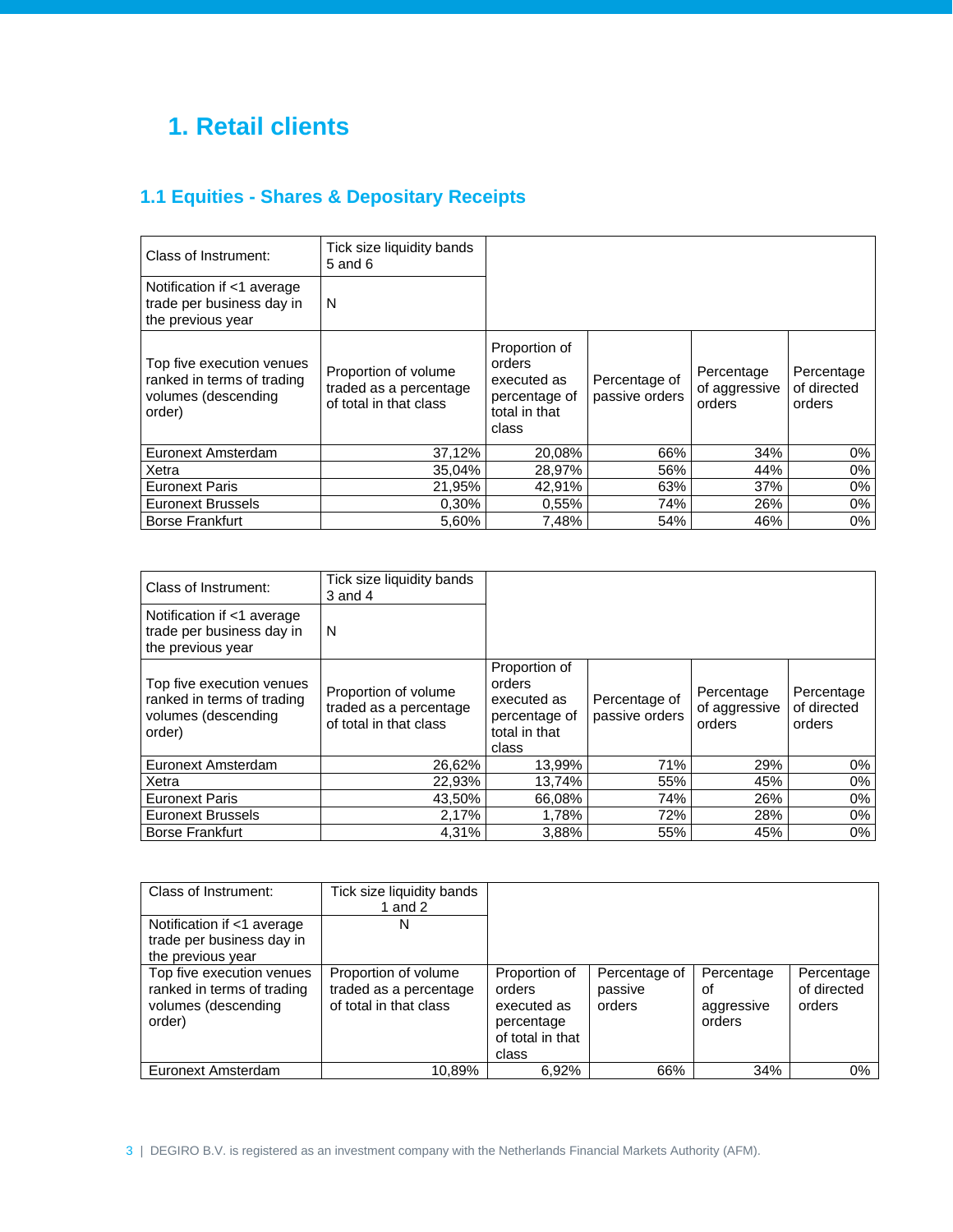| Xetra                    | 12.53% | 7.61%  | 55% | 45% | 0% |
|--------------------------|--------|--------|-----|-----|----|
| <b>Euronext Paris</b>    | 56.08% | 69.73% | 75% | 25% | 0% |
| <b>Borse Frankfurt</b>   | 19.01% | 14.85% | 50% | 50% | 0% |
| <b>Euronext Brussels</b> | .50%   | 0.89%  | 77% | 23% | 0% |

### <span id="page-3-0"></span>**1.2 Debt Intruments**

| Class of Instrument:                                                                     | Debt instruments                                                         |                                                                                   |                                 |                                       |                                     |
|------------------------------------------------------------------------------------------|--------------------------------------------------------------------------|-----------------------------------------------------------------------------------|---------------------------------|---------------------------------------|-------------------------------------|
| Notification if <1 average<br>trade per business day in<br>the previous year             | N                                                                        |                                                                                   |                                 |                                       |                                     |
| Top five execution venues<br>ranked in terms of trading<br>volumes (descending<br>order) | Proportion of volume<br>traded as a percentage<br>of total in that class | Proportion of<br>orders<br>executed as<br>percentage of<br>total in that<br>class | Percentage of<br>passive orders | Percentage<br>of aggressive<br>orders | Percentage<br>of directed<br>orders |
| Euronext Amsterdam                                                                       | 80,68%                                                                   | 72,87%                                                                            | 64%                             | 36%                                   | 0%                                  |
| <b>Borse Frankfurt</b>                                                                   | 16.49%                                                                   | 18,98%                                                                            | 64%                             | 36%                                   | 0%                                  |
| <b>Euronext Paris</b>                                                                    | 1.25%                                                                    | 4,07%                                                                             | 65%                             | 35%                                   | 0%                                  |
| Euronext Lisbon                                                                          | 1,45%                                                                    | 3,72%                                                                             | 79%                             | 21%                                   | 0%                                  |
| <b>Euronext Brussels</b>                                                                 | 0.07%                                                                    | 0.15%                                                                             | 80%                             | 20%                                   | 0%                                  |

### <span id="page-3-1"></span>**1.3 Interest Rate Derivatives**

| Class of Instrument:                                                                     | Interest rates derivatives                                               |                                                                                   |                                 |                                       |                                     |
|------------------------------------------------------------------------------------------|--------------------------------------------------------------------------|-----------------------------------------------------------------------------------|---------------------------------|---------------------------------------|-------------------------------------|
| Notification if <1 average<br>trade per business day in<br>the previous year             |                                                                          |                                                                                   |                                 |                                       |                                     |
| Top five execution venues<br>ranked in terms of trading<br>volumes (descending<br>order) | Proportion of volume<br>traded as a percentage<br>of total in that class | Proportion of<br>orders<br>executed as<br>percentage of<br>total in that<br>class | Percentage of<br>passive orders | Percentage<br>of aggressive<br>orders | Percentage<br>of directed<br>orders |
|                                                                                          |                                                                          |                                                                                   |                                 |                                       |                                     |

### <span id="page-3-2"></span>**1.4 Credit Rate Derivatives**

| Class of Instrument:                                                                     | Credit rates derivatives                                                 |                                                                                   |                                 |                                       |                                     |
|------------------------------------------------------------------------------------------|--------------------------------------------------------------------------|-----------------------------------------------------------------------------------|---------------------------------|---------------------------------------|-------------------------------------|
| Notification if <1 average<br>trade per business day in<br>the previous year             | Υ                                                                        |                                                                                   |                                 |                                       |                                     |
| Top five execution venues<br>ranked in terms of trading<br>volumes (descending<br>order) | Proportion of volume<br>traded as a percentage<br>of total in that class | Proportion of<br>orders<br>executed as<br>percentage of<br>total in that<br>class | Percentage of<br>passive orders | Percentage<br>of aggressive<br>orders | Percentage<br>of directed<br>orders |
|                                                                                          |                                                                          |                                                                                   |                                 |                                       |                                     |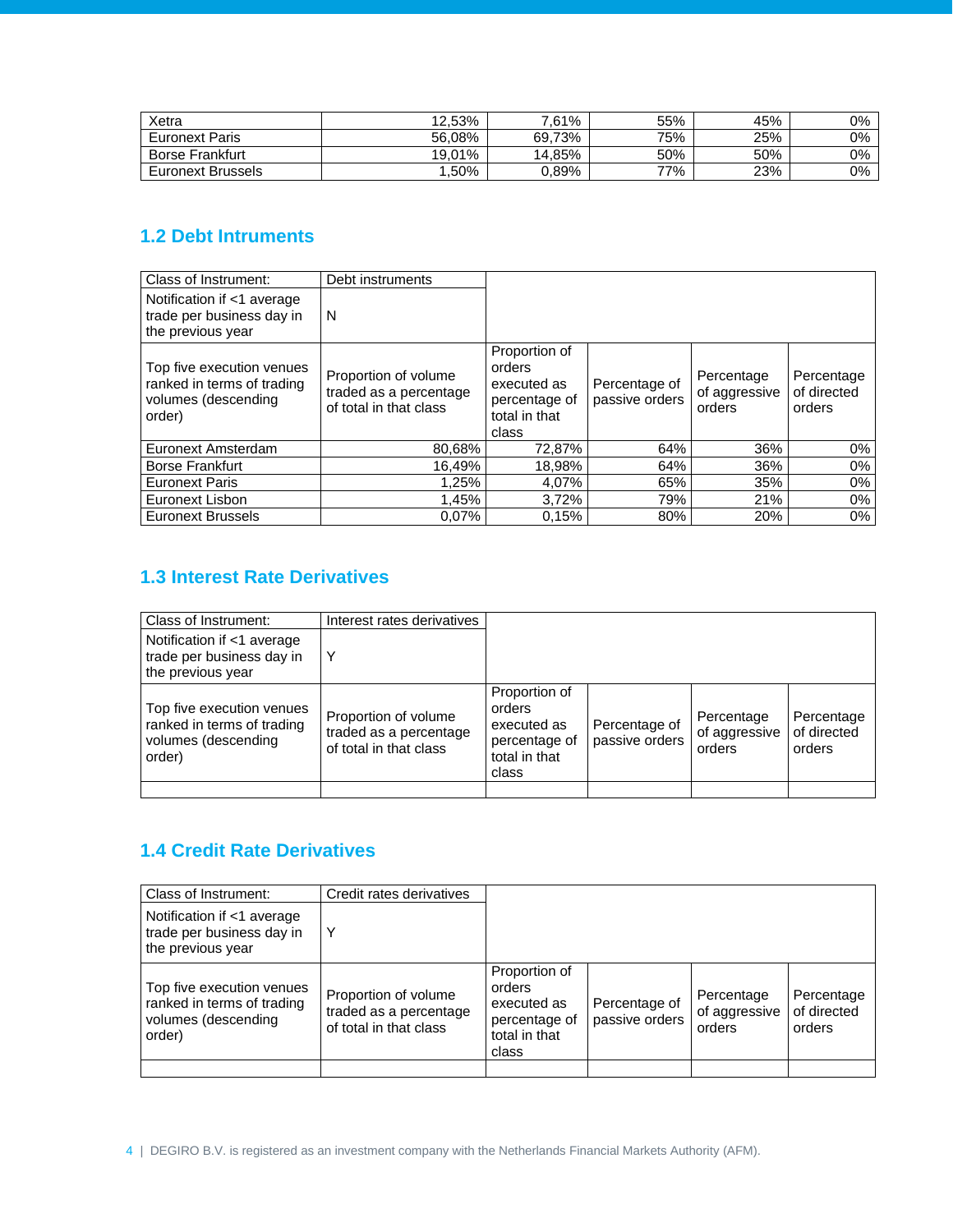### <span id="page-4-0"></span>**1.5 Currency Derivatives**

| Class of Instrument:                                                                     | Currency derivatives                                                     |                                                                                   |                                 |                                       |                                     |
|------------------------------------------------------------------------------------------|--------------------------------------------------------------------------|-----------------------------------------------------------------------------------|---------------------------------|---------------------------------------|-------------------------------------|
| Notification if <1 average<br>trade per business day in<br>the previous year             | Υ                                                                        |                                                                                   |                                 |                                       |                                     |
| Top five execution venues<br>ranked in terms of trading<br>volumes (descending<br>order) | Proportion of volume<br>traded as a percentage<br>of total in that class | Proportion of<br>orders<br>executed as<br>percentage of<br>total in that<br>class | Percentage of<br>passive orders | Percentage<br>of aggressive<br>orders | Percentage<br>of directed<br>orders |
|                                                                                          |                                                                          |                                                                                   |                                 |                                       |                                     |

### <span id="page-4-1"></span>**1.6 Structured Finance Instruments**

| Class of Instrument:                                                                     | Structured finance<br>instruments                                        |                                                                                   |                                 |                                       |                                     |
|------------------------------------------------------------------------------------------|--------------------------------------------------------------------------|-----------------------------------------------------------------------------------|---------------------------------|---------------------------------------|-------------------------------------|
| Notification if <1 average<br>trade per business day in<br>the previous year             | N                                                                        |                                                                                   |                                 |                                       |                                     |
| Top five execution venues<br>ranked in terms of trading<br>volumes (descending<br>order) | Proportion of volume<br>traded as a percentage<br>of total in that class | Proportion of<br>orders<br>executed as<br>percentage of<br>total in that<br>class | Percentage of<br>passive orders | Percentage<br>of aggressive<br>orders | Percentage<br>of directed<br>orders |
| <b>Euronext Access Paris</b>                                                             | 78,66%                                                                   | 78,82%                                                                            | 69%                             | 31%                                   | 0%                                  |
| Euronext Amsterdam                                                                       | 19.92%                                                                   | 20,06%                                                                            | 56%                             | 44%                                   | 0%                                  |
| <b>Euronext Paris</b>                                                                    | 0,55%                                                                    | 0,49%                                                                             | 61%                             | 39%                                   | 0%                                  |
| <b>Euronext Brussels</b>                                                                 | 0.84%                                                                    | 0.57%                                                                             | 56%                             | 44%                                   | 0%                                  |
| Euronext Lisbon                                                                          | 0.03%                                                                    | 0.06%                                                                             | 44%                             | 56%                                   | $0\%$                               |

### <span id="page-4-2"></span>**1.7 Equity Derivatives**

| Class of Instrument:                                                                  | <b>Equity Derivatives</b>                                                   |                                                                                   |                                 |                                       |                                     |
|---------------------------------------------------------------------------------------|-----------------------------------------------------------------------------|-----------------------------------------------------------------------------------|---------------------------------|---------------------------------------|-------------------------------------|
| Notification if <1 average<br>trade per business day in the<br>previous year          | N                                                                           |                                                                                   |                                 |                                       |                                     |
| Top five execution venues<br>ranked in terms of trading<br>volumes (descending order) | Proportion of volume<br>traded as a<br>percentage of total in<br>that class | Proportion of<br>orders<br>executed as<br>percentage of<br>total in that<br>class | Percentage of<br>passive orders | Percentage<br>of aggressive<br>orders | Percentage<br>of directed<br>orders |
| Eurex                                                                                 | 53,99%                                                                      | 73.89%                                                                            | 84%                             | 16%                                   | 0%                                  |
| Euronext NYSE Liffe                                                                   | 44,85%                                                                      | 21,45%                                                                            | 78%                             | 22%                                   | $0\%$                               |
| Nasdag Derivatives Markets                                                            | 0.76%                                                                       | 3.07%                                                                             | 74%                             | 26%                                   | 0%                                  |
| Borsa Italiana Derivatives                                                            | 0.39%                                                                       | 1.60%                                                                             | 82%                             | 18%                                   | 0%                                  |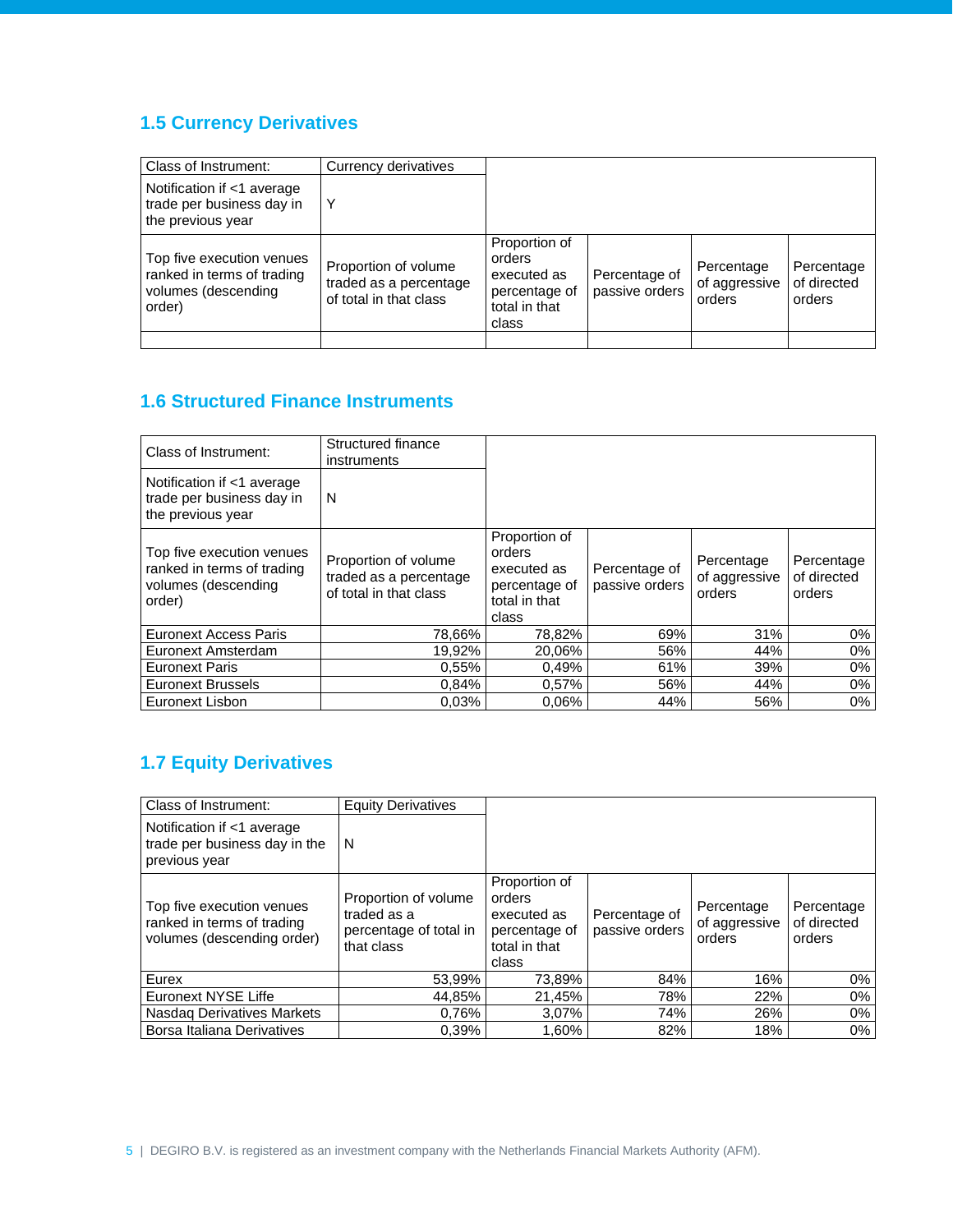### <span id="page-5-0"></span>**1.8 Securitized Derivatives**

| Class of Instrument:                                                                     | <b>Securitized Derivatives</b>                                           |                                                                                   |                                 |                                       |                                     |
|------------------------------------------------------------------------------------------|--------------------------------------------------------------------------|-----------------------------------------------------------------------------------|---------------------------------|---------------------------------------|-------------------------------------|
| Notification if <1 average<br>trade per business day in<br>the previous year             | N                                                                        |                                                                                   |                                 |                                       |                                     |
| Top five execution venues<br>ranked in terms of trading<br>volumes (descending<br>order) | Proportion of volume<br>traded as a percentage<br>of total in that class | Proportion of<br>orders<br>executed as<br>percentage of<br>total in that<br>class | Percentage of<br>passive orders | Percentage<br>of aggressive<br>orders | Percentage<br>of directed<br>orders |
| <b>Borse Frankfurt</b>                                                                   | 97,56%                                                                   | 97,30%                                                                            | 46%                             | 54%                                   | 0%                                  |
| <b>Euronext Access Paris</b>                                                             | 2,17%                                                                    | 2,09%                                                                             | 52%                             | 48%                                   | 0%                                  |
| <b>Euronext Paris</b>                                                                    | 0.09%                                                                    | 0.20%                                                                             | 54%                             | 46%                                   | 0%                                  |
| Euronext Amsterdam                                                                       | 0.17%                                                                    | 0.35%                                                                             | 80%                             | 20%                                   | 0%                                  |
| Euronext Lisbon                                                                          | 0.01%                                                                    | 0.05%                                                                             | 70%                             | 30%                                   | 0%                                  |

### <span id="page-5-1"></span>**1.9 Commodities Derivatives and Emission Allowances Derivatives**

| Class of Instrument:                                                                     | Commodities<br>derivatives and<br>emission allowances<br>Derivatives     |                                                                                   |                                 |                                       |                                     |
|------------------------------------------------------------------------------------------|--------------------------------------------------------------------------|-----------------------------------------------------------------------------------|---------------------------------|---------------------------------------|-------------------------------------|
| Notification if <1 average<br>trade per business day in<br>the previous year             | Υ                                                                        |                                                                                   |                                 |                                       |                                     |
| Top five execution venues<br>ranked in terms of trading<br>volumes (descending<br>order) | Proportion of volume<br>traded as a percentage<br>of total in that class | Proportion of<br>orders<br>executed as<br>percentage of<br>total in that<br>class | Percentage of<br>passive orders | Percentage<br>of aggressive<br>orders | Percentage<br>of directed<br>orders |
|                                                                                          |                                                                          |                                                                                   |                                 |                                       |                                     |

### <span id="page-5-2"></span>**1.10 Contracts for Difference**

| Class of Instrument:                                                                     | Contracts for<br>difference                                                 |                                                                             |                                    |                                       |                                     |
|------------------------------------------------------------------------------------------|-----------------------------------------------------------------------------|-----------------------------------------------------------------------------|------------------------------------|---------------------------------------|-------------------------------------|
| Notification if <1 average<br>trade per business day in<br>the previous year             | v                                                                           |                                                                             |                                    |                                       |                                     |
| Top five execution venues<br>ranked in terms of trading<br>volumes (descending<br>order) | Proportion of<br>volume traded as<br>a percentage of<br>total in that class | Proportion of<br>orders executed<br>as percentage of<br>total in that class | Percentage<br>of passive<br>orders | Percentage<br>of aggressive<br>orders | Percentage<br>of directed<br>orders |
|                                                                                          |                                                                             |                                                                             |                                    |                                       |                                     |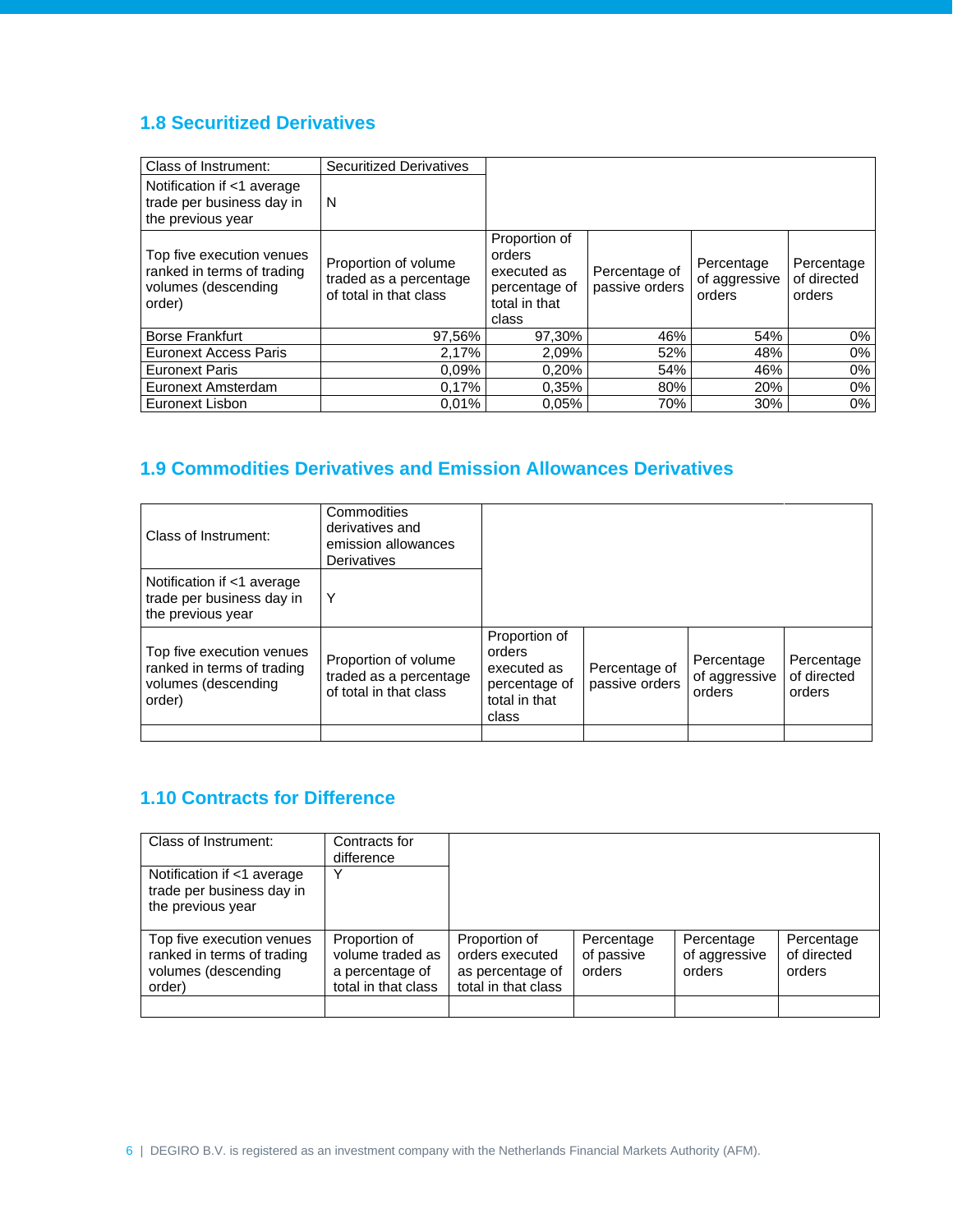# <span id="page-6-0"></span>**1.11 Exchange traded products (ETFs, ETNs and ETCs)**

| Class of Instrument:                                                                     | Exchange traded<br>products (ETFs, ETNs<br>and ETCs)                     |                                                                                   |                                 |                                       |                                     |
|------------------------------------------------------------------------------------------|--------------------------------------------------------------------------|-----------------------------------------------------------------------------------|---------------------------------|---------------------------------------|-------------------------------------|
| Notification if <1 average<br>trade per business day in<br>the previous year             | N                                                                        |                                                                                   |                                 |                                       |                                     |
| Top five execution venues<br>ranked in terms of trading<br>volumes (descending<br>order) | Proportion of volume<br>traded as a percentage<br>of total in that class | Proportion of<br>orders<br>executed as<br>percentage of<br>total in that<br>class | Percentage of<br>passive orders | Percentage<br>of aggressive<br>orders | Percentage<br>of directed<br>orders |
| Euronext Amsterdam                                                                       | 43,16%                                                                   | 52,27%                                                                            | 60%                             | 40%                                   | $0\%$                               |
| Xetra                                                                                    | 30.46%                                                                   | 28,22%                                                                            | 38%                             | 62%                                   | 0%                                  |
| <b>Euronext Paris</b>                                                                    | 25.68%                                                                   | 18.87%                                                                            | 55%                             | 45%                                   | 0%                                  |
| <b>Borse Frankfurt</b>                                                                   | 0.66%                                                                    | 0.58%                                                                             | 41%                             | 59%                                   | $0\%$                               |
| Euronext Lisbon                                                                          | 0.03%                                                                    | 0.05%                                                                             | 53%                             | 47%                                   | 0%                                  |

# <span id="page-6-1"></span>**2. Professional clients**

# <span id="page-6-2"></span>**2.1 Equities - Shares & Depositary Receipts**

| Class of Instrument:                                                                     | Tick size liquidity bands<br>$5$ and $6$                                 |                                                                                   |                                 |                                       |                                     |
|------------------------------------------------------------------------------------------|--------------------------------------------------------------------------|-----------------------------------------------------------------------------------|---------------------------------|---------------------------------------|-------------------------------------|
| Notification if <1 average<br>trade per business day in<br>the previous year             | N                                                                        |                                                                                   |                                 |                                       |                                     |
| Top five execution venues<br>ranked in terms of trading<br>volumes (descending<br>order) | Proportion of volume<br>traded as a percentage<br>of total in that class | Proportion of<br>orders<br>executed as<br>percentage of<br>total in that<br>class | Percentage of<br>passive orders | Percentage<br>of aggressive<br>orders | Percentage<br>of directed<br>orders |
| Euronext Amsterdam                                                                       | 6,77%                                                                    | 11,25%                                                                            | 62%                             | 38%                                   | 0%                                  |
| <b>Euronext Paris</b>                                                                    | 41,23%                                                                   | 38,53%                                                                            | 44%                             | 56%                                   | 0%                                  |
| Xetra                                                                                    | 49.71%                                                                   | 41.76%                                                                            | 24%                             | 76%                                   | 0%                                  |
| <b>Euronext Brussels</b>                                                                 | 0.19%                                                                    | 1,22%                                                                             | 27%                             | 73%                                   | 0%                                  |
| <b>Borse Frankfurt</b>                                                                   | 1,93%                                                                    | 6,90%                                                                             | 29%                             | 71%                                   | 0%                                  |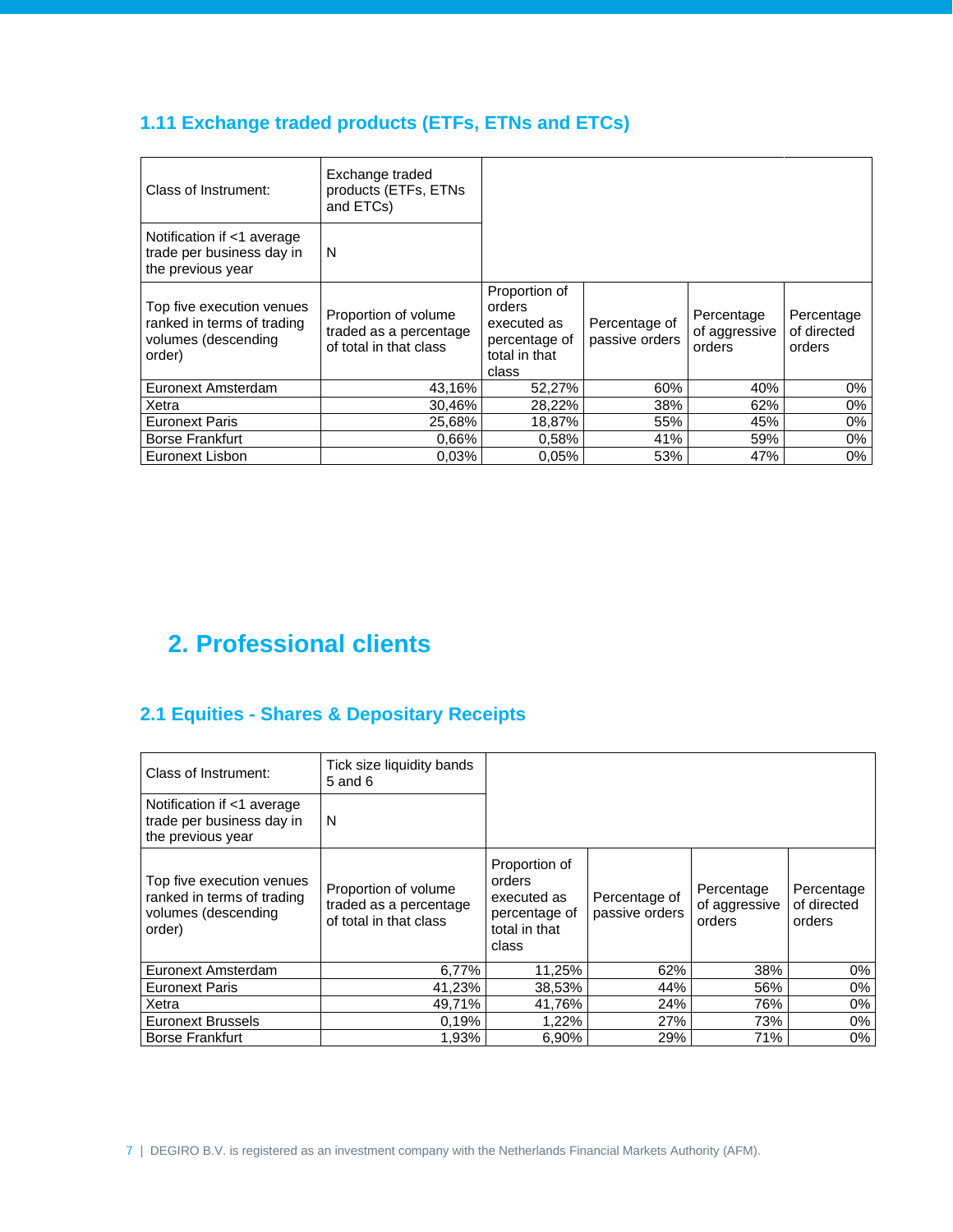| Class of Instrument:                                                                     | Tick size liquidity bands<br>$3$ and $4$                                 |                                                                                   |                                 |                                       |                                     |
|------------------------------------------------------------------------------------------|--------------------------------------------------------------------------|-----------------------------------------------------------------------------------|---------------------------------|---------------------------------------|-------------------------------------|
| Notification if <1 average<br>trade per business day in<br>the previous year             | N                                                                        |                                                                                   |                                 |                                       |                                     |
| Top five execution venues<br>ranked in terms of trading<br>volumes (descending<br>order) | Proportion of volume<br>traded as a percentage<br>of total in that class | Proportion of<br>orders<br>executed as<br>percentage of<br>total in that<br>class | Percentage of<br>passive orders | Percentage<br>of aggressive<br>orders | Percentage<br>of directed<br>orders |
| Euronext Amsterdam                                                                       | 31,30%                                                                   | 32,11%                                                                            | 64%                             | 36%                                   | 0%                                  |
| Xetra                                                                                    | 23,27%                                                                   | 22,89%                                                                            | 25%                             | 75%                                   | 0%                                  |
| <b>Euronext Paris</b>                                                                    | 17,03%                                                                   | 26,84%                                                                            | 61%                             | 39%                                   | 0%                                  |
| <b>Euronext Brussels</b>                                                                 | 11,85%                                                                   | 5,53%                                                                             | 43%                             | 57%                                   | 0%                                  |
| <b>Borse Frankfurt</b>                                                                   | 16.54%                                                                   | 12.63%                                                                            | 44%                             | 56%                                   | 0%                                  |

| Class of Instrument:                                                                     | Tick size liquidity bands<br>1 and $2$                                   |                                                                                   |                                    |                                          |                                     |
|------------------------------------------------------------------------------------------|--------------------------------------------------------------------------|-----------------------------------------------------------------------------------|------------------------------------|------------------------------------------|-------------------------------------|
| Notification if <1 average<br>trade per business day in<br>the previous year             | N                                                                        |                                                                                   |                                    |                                          |                                     |
| Top five execution venues<br>ranked in terms of trading<br>volumes (descending<br>order) | Proportion of volume<br>traded as a percentage<br>of total in that class | Proportion of<br>orders<br>executed as<br>percentage<br>of total in that<br>class | Percentage of<br>passive<br>orders | Percentage<br>οf<br>aggressive<br>orders | Percentage<br>of directed<br>orders |
| Euronext Amsterdam                                                                       | 41,95%                                                                   | 5,65%                                                                             | 50%                                | 50%                                      | 0%                                  |
| <b>Borse Frankfurt</b>                                                                   | 47,88%                                                                   | 76.84%                                                                            | 10%                                | 90%                                      | 0%                                  |
| <b>Euronext Paris</b>                                                                    | 6.56%                                                                    | 5.65%                                                                             | 90%                                | 10%                                      | $0\%$                               |
| Xetra                                                                                    | 3.61%                                                                    | 11.86%                                                                            | $0\%$                              | 100%                                     | 0%                                  |

### <span id="page-7-0"></span>**2.2 Debt Intruments**

| Class of Instrument:                                                                     | Debt instruments                                                         |                                                                                   |                                 |                                       |                                     |
|------------------------------------------------------------------------------------------|--------------------------------------------------------------------------|-----------------------------------------------------------------------------------|---------------------------------|---------------------------------------|-------------------------------------|
| Notification if <1 average<br>trade per business day in<br>the previous year             | N                                                                        |                                                                                   |                                 |                                       |                                     |
| Top five execution venues<br>ranked in terms of trading<br>volumes (descending<br>order) | Proportion of volume<br>traded as a percentage<br>of total in that class | Proportion of<br>orders<br>executed as<br>percentage of<br>total in that<br>class | Percentage of<br>passive orders | Percentage<br>of aggressive<br>orders | Percentage<br>of directed<br>orders |
| <b>Borse Frankfurt</b>                                                                   | 37,90%                                                                   | 25,45%                                                                            | 36%                             | 64%                                   | 0%                                  |
| <b>Euronext Paris</b>                                                                    | 32,32%                                                                   | 23,64%                                                                            | 46%                             | 54%                                   | 0%                                  |
| Euronext Amsterdam                                                                       | 28,63%                                                                   | 43,64%                                                                            | 38%                             | 63%                                   | 0%                                  |
| Euronext Lisbon                                                                          | 1,14%                                                                    | 7,27%                                                                             | 25%                             | 75%                                   | 0%                                  |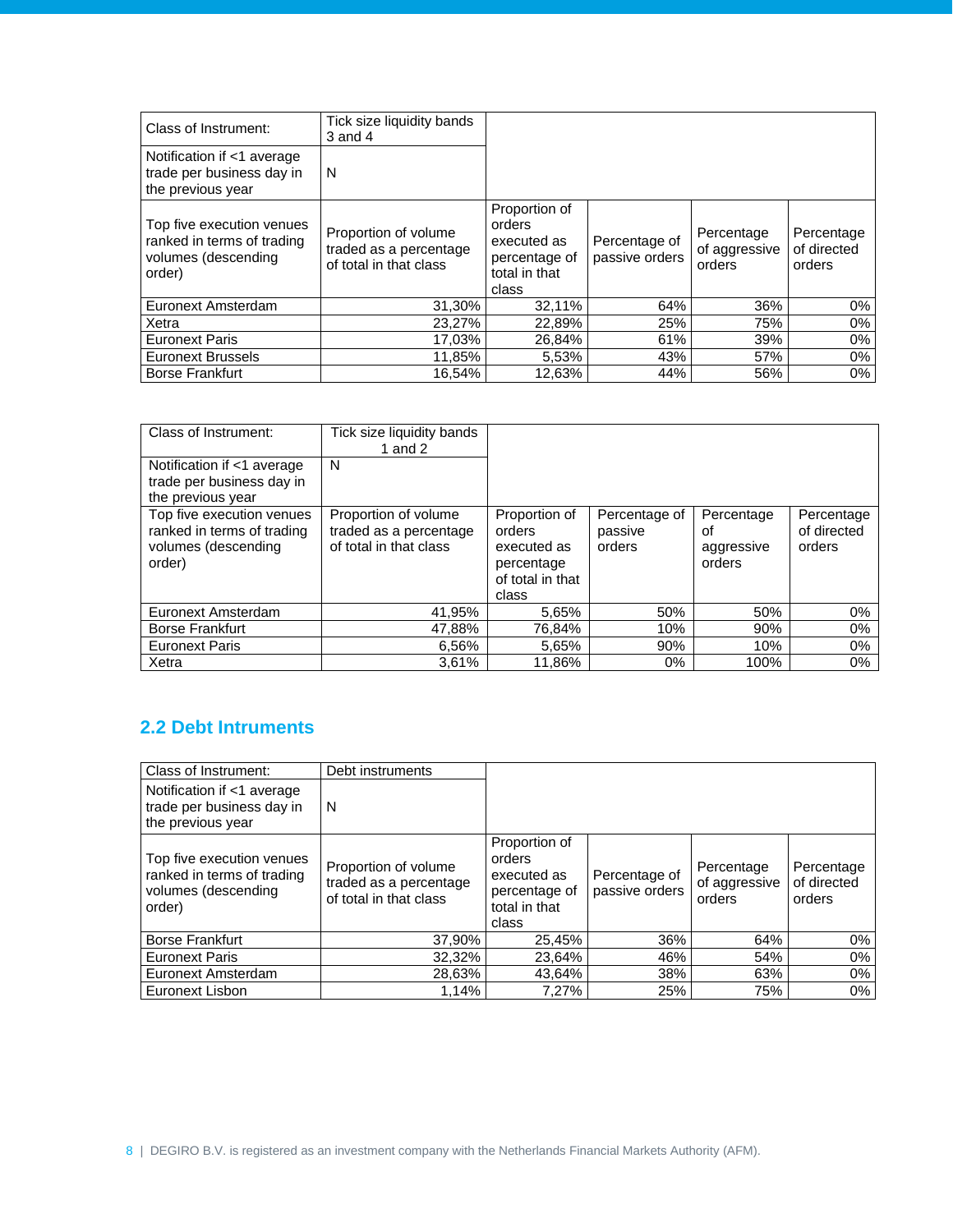#### <span id="page-8-0"></span>**2.3 Interest Rate Derivatives**

| Class of Instrument:                                                                     | Interest rates derivatives                                               |                                                                                   |                                 |                                       |                                     |
|------------------------------------------------------------------------------------------|--------------------------------------------------------------------------|-----------------------------------------------------------------------------------|---------------------------------|---------------------------------------|-------------------------------------|
| Notification if <1 average<br>trade per business day in<br>the previous year             | Υ                                                                        |                                                                                   |                                 |                                       |                                     |
| Top five execution venues<br>ranked in terms of trading<br>volumes (descending<br>order) | Proportion of volume<br>traded as a percentage<br>of total in that class | Proportion of<br>orders<br>executed as<br>percentage of<br>total in that<br>class | Percentage of<br>passive orders | Percentage<br>of aggressive<br>orders | Percentage<br>of directed<br>orders |
|                                                                                          |                                                                          |                                                                                   |                                 |                                       |                                     |

### <span id="page-8-1"></span>**2.4 Credit Rate Derivatives**

| Class of Instrument:                                                                     | Credit rates derivatives                                                 |                                                                                   |                                 |                                       |                                     |
|------------------------------------------------------------------------------------------|--------------------------------------------------------------------------|-----------------------------------------------------------------------------------|---------------------------------|---------------------------------------|-------------------------------------|
| Notification if <1 average<br>trade per business day in<br>the previous year             | Υ                                                                        |                                                                                   |                                 |                                       |                                     |
| Top five execution venues<br>ranked in terms of trading<br>volumes (descending<br>order) | Proportion of volume<br>traded as a percentage<br>of total in that class | Proportion of<br>orders<br>executed as<br>percentage of<br>total in that<br>class | Percentage of<br>passive orders | Percentage<br>of aggressive<br>orders | Percentage<br>of directed<br>orders |
|                                                                                          |                                                                          |                                                                                   |                                 |                                       |                                     |

# <span id="page-8-2"></span>**2.5 Currency Derivatives**

| Class of Instrument:                                                                     | Currency derivatives                                                     |                                                                                   |                                 |                                       |                                     |
|------------------------------------------------------------------------------------------|--------------------------------------------------------------------------|-----------------------------------------------------------------------------------|---------------------------------|---------------------------------------|-------------------------------------|
| Notification if <1 average<br>trade per business day in<br>the previous year             |                                                                          |                                                                                   |                                 |                                       |                                     |
| Top five execution venues<br>ranked in terms of trading<br>volumes (descending<br>order) | Proportion of volume<br>traded as a percentage<br>of total in that class | Proportion of<br>orders<br>executed as<br>percentage of<br>total in that<br>class | Percentage of<br>passive orders | Percentage<br>of aggressive<br>orders | Percentage<br>of directed<br>orders |
|                                                                                          |                                                                          |                                                                                   |                                 |                                       |                                     |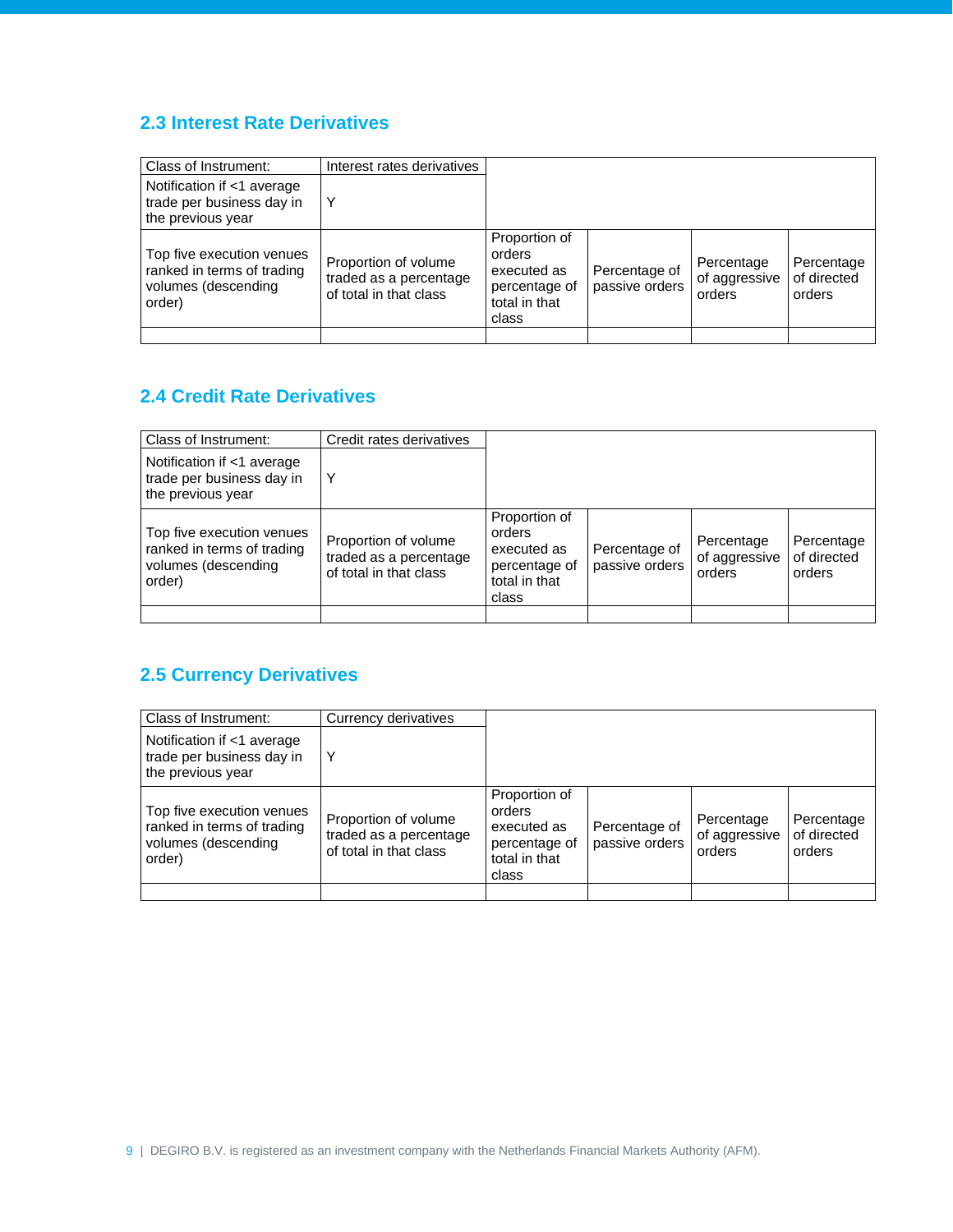### <span id="page-9-0"></span>**2.6 Structured Finance Instruments**

| Class of Instrument:                                                                     | Structured finance<br>instruments                                        |                                                                                   |                                 |                                       |                                     |
|------------------------------------------------------------------------------------------|--------------------------------------------------------------------------|-----------------------------------------------------------------------------------|---------------------------------|---------------------------------------|-------------------------------------|
| Notification if <1 average<br>trade per business day in<br>the previous year             | N                                                                        |                                                                                   |                                 |                                       |                                     |
| Top five execution venues<br>ranked in terms of trading<br>volumes (descending<br>order) | Proportion of volume<br>traded as a percentage<br>of total in that class | Proportion of<br>orders<br>executed as<br>percentage of<br>total in that<br>class | Percentage of<br>passive orders | Percentage<br>of aggressive<br>orders | Percentage<br>of directed<br>orders |
| Euronext Access Paris                                                                    | 0,004%                                                                   | 22,22%                                                                            | 100%                            | $0\%$                                 | $0\%$                               |
| Euronext Amsterdam                                                                       | 99.996%                                                                  | 77,78%                                                                            | 0%                              | 100%                                  | 0%                                  |

#### <span id="page-9-1"></span>**2.7 Equity Derivatives**

| Class of Instrument:                                                                  | <b>Equity Derivatives</b>                                                   |                                                                                   |                                 |                                       |                                     |
|---------------------------------------------------------------------------------------|-----------------------------------------------------------------------------|-----------------------------------------------------------------------------------|---------------------------------|---------------------------------------|-------------------------------------|
| Notification if <1 average<br>trade per business day in the<br>previous year          | N                                                                           |                                                                                   |                                 |                                       |                                     |
| Top five execution venues<br>ranked in terms of trading<br>volumes (descending order) | Proportion of volume<br>traded as a<br>percentage of total in<br>that class | Proportion of<br>orders<br>executed as<br>percentage of<br>total in that<br>class | Percentage of<br>passive orders | Percentage<br>of aggressive<br>orders | Percentage<br>of directed<br>orders |
| Euronext NYSE Liffe                                                                   | 100.00%                                                                     | 100.00%                                                                           | 0%                              | 100%                                  | 0%                                  |

### <span id="page-9-2"></span>**2.8 Securitized Derivatives**

<span id="page-9-3"></span>

| Class of Instrument:                                                                     | <b>Securitized Derivatives</b>                                           |                                                                                   |                                 |                                       |                                     |
|------------------------------------------------------------------------------------------|--------------------------------------------------------------------------|-----------------------------------------------------------------------------------|---------------------------------|---------------------------------------|-------------------------------------|
| Notification if <1 average<br>trade per business day in<br>the previous year             | N                                                                        |                                                                                   |                                 |                                       |                                     |
| Top five execution venues<br>ranked in terms of trading<br>volumes (descending<br>order) | Proportion of volume<br>traded as a percentage<br>of total in that class | Proportion of<br>orders<br>executed as<br>percentage of<br>total in that<br>class | Percentage of<br>passive orders | Percentage<br>of aggressive<br>orders | Percentage<br>of directed<br>orders |
| <b>Borse Frankfurt</b>                                                                   | 99,9705%                                                                 | 98,86%                                                                            | 86%                             | 14%                                   | 0%                                  |
| Euronext Amsterdam                                                                       | 0,0295%                                                                  | 1,14%                                                                             | 100%                            | 0%                                    | 0%                                  |